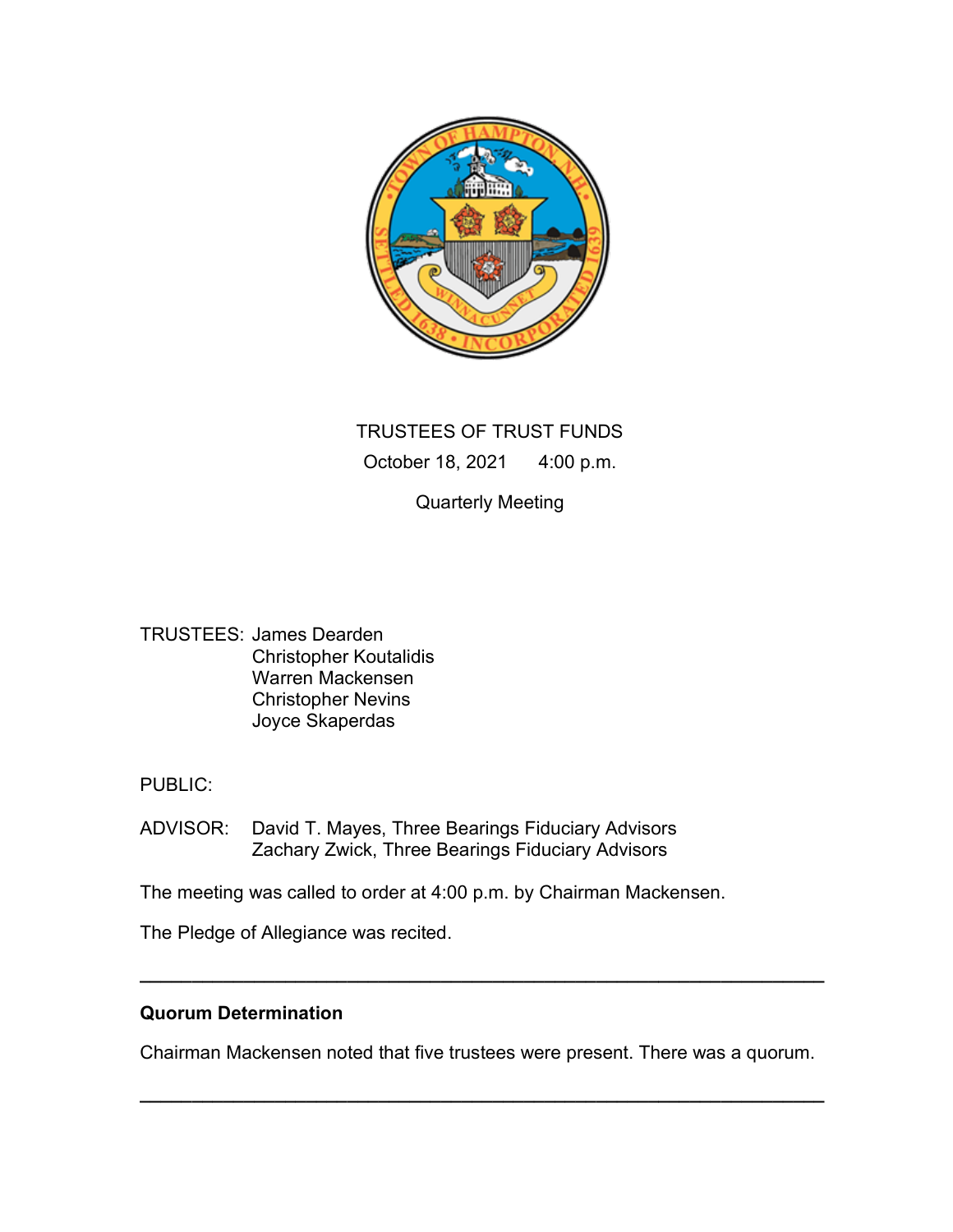# Approval of Minutes

MOVED by Mr. Dearden to approve the Minutes of July 19, 2021. **SECONDED** by Mr. Nevins.

 $\overline{\phantom{a}}$  , and the contribution of the contribution of the contribution of the contribution of the contribution of the contribution of the contribution of the contribution of the contribution of the contribution of the

 $\overline{\phantom{a}}$  , and the contribution of the contribution of the contribution of the contribution of the contribution of the contribution of the contribution of the contribution of the contribution of the contribution of the

VOTE: 5-0-0 Motion Passed

# 3 rd Quarter 2021

Mr. Mayes provided the Market Trends:

# 2021 Q3 Market Trends As of September 30, 2021

- Flat for equities and REITS in Q3: ٠
	- $-$  S&P 500 0.58%
	- Russell 2000 4.34%
	- MSCI EAFE Index -1.10%
	- Real Estate (Vanguard REIT ETF) 0.62%
	- S&P High-Yield Corporate Bond Index 4.21%
	- S&P Investment Grade Corporate Bond Index -1.34%
- Growth stocks outperform Value by a small margin ٠
	- iShares S&P Growth (IUSG) 1.6%
	- iShares S&P Value (IUSV) -0.91%
- Interest rates rose for Intermediate and long-term US Treasury securities:
	- 30-year Treasury: Increased from 2.06% to 2.08%
	- 10-year: Increased from 1.45% to 1.52%
	- 5-year: Increased from 0.87% to 0.98%
	- 2-year: Increased from 0.25% to 0.28%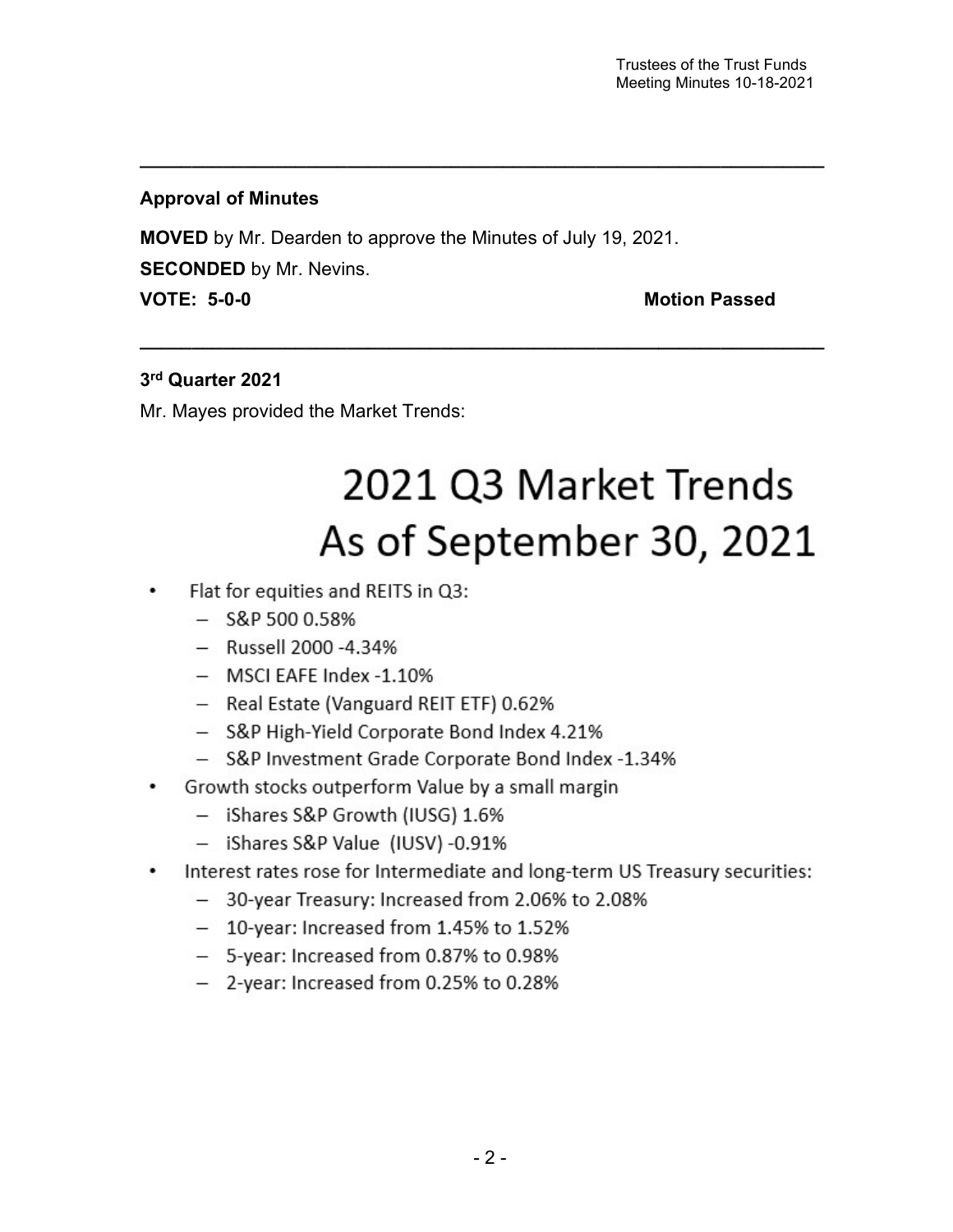| <b>Financial Services</b>               | <b>Utilities</b>                       | <b>Health Care</b>                             | <b>Technology</b>                     |
|-----------------------------------------|----------------------------------------|------------------------------------------------|---------------------------------------|
| <b>XLF 2.74%</b>                        | <b>XLU 1.79%</b>                       | XLV 1.43%                                      | <b>XLK 1.31%</b>                      |
| <b>Real Estate</b><br><b>XLRE 0.84%</b> | Consumer<br>Discretionary<br>XLY 0.66% | Communication<br><b>Services</b><br>XLC -0.89% | <b>Consumer Staples</b><br>XLP -1.00% |
| Energy                                  | <b>Materials</b>                       | Industrial                                     |                                       |
| XLE -2.09%                              | XLB-3.46%                              | XLI -4.14%                                     |                                       |

Mr. Mayes provided the sector results as of September 30, 2021.

# Real Estate Trust Fund

Mr. Mayes said this fund lost 0.5% during the third quarter. He provided the Monthend Market Values bar graph, which showed that the September 2021 value was slightly below the highest level achieved at the end of the second quarter. The line graph showed similar results.

The Fund ended the quarter with a total market value of \$23,739,804. The Real Estate Trust Fund has achieved a 12-month performance of 16.4%.

The Fidelity Account Custody Statement, Quarterly Performance Report, the Morningstar Portfolio X-Ray and TrustTrak Fund Snapshot Report were reviewed.

The allocation in this fund is 3.4% Cash, 31.5% US Stocks, 9.8% Non-US Stocks, 48.6% Bonds, and 6.7% Other.

The Fund Snapshot showing all transactions year-to-date for the Real Estate Trust Fund was reviewed.

\_\_\_\_\_\_\_\_\_\_\_\_\_\_\_\_\_\_\_\_\_\_\_\_\_\_\_\_\_\_\_\_\_\_\_\_\_\_\_\_\_\_\_\_\_\_\_\_\_\_\_\_\_\_\_\_\_\_\_\_\_\_\_\_\_

# Common Trust Fund

Mr. Mayes said the fund lost 0.2% during the third quarter of 2021. He said this fund ended the quarter with a total market value of \$706,736. The Common Trust Fund has achieved a 12-month performance of 12%.

The Fidelity Account Custody Statement, Quarterly Performance Report Package, and Morningstar Portfolio X-Ray were reviewed.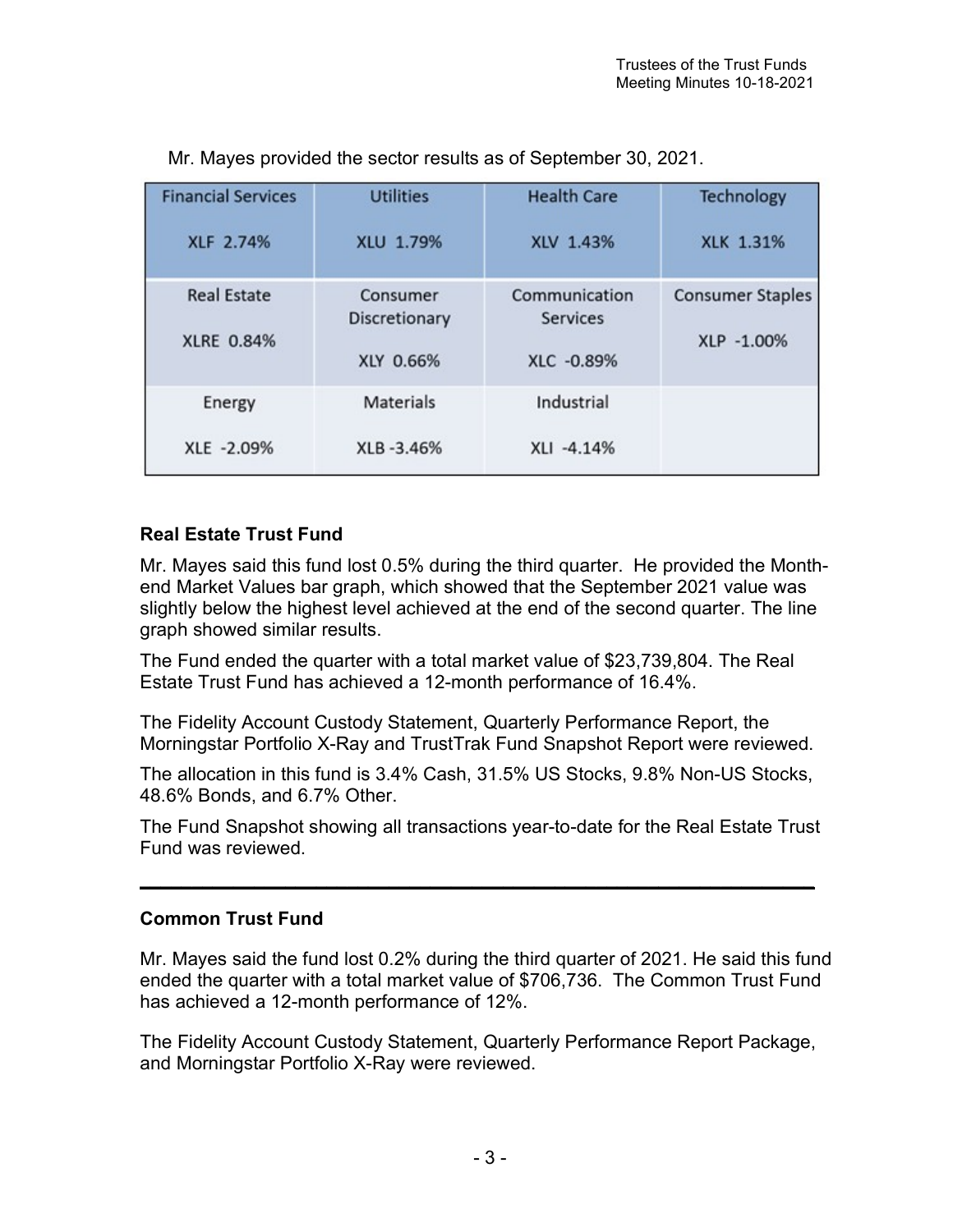The allocation in this fund is 4.3% Cash, 23.4% US Stocks, 5.2% Non-US Stocks, 58.4% Bonds, and 8.7% Other.

 $\overline{\phantom{a}}$  , and the contribution of the contribution of the contribution of the contribution of the contribution of the contribution of the contribution of the contribution of the contribution of the contribution of the

#### Common Capital Reserve Fund

Mr. Mayes said the fund lost 0.1% during the third quarter of 2021. Mr. Mayes said this fund ended the quarter with a total market value of \$3,370,874. The Common Capital Reserve Fund has achieved a 12-month performance of 4%.

The Fidelity Account Custody Statement, Quarterly Performance Report Package, and the Morningstar Portfolio X-Ray were reviewed.

The allocation in this fund is 1.3% Cash, 15.3% US Stocks, 0.2% Non-US Stocks, 82.1% Bonds, and 1.1% Other.

 $\overline{\phantom{a}}$  , and the contribution of the contribution of the contribution of the contribution of the contribution of the contribution of the contribution of the contribution of the contribution of the contribution of the

#### Winnacunnet School District Common Capital Reserve Fund

Mr. Mayes said the fund lost 0.1% during the third quarter of 2021. Mr. Mayes said this fund ended the quarter with a total market value of \$902,290. He said this fund is similar to the Common Capital Reserve Fund. The WSD Common Capital Reserve Fund has achieved a 12-month performance of 4.1%

The Fidelity Account Custody Statement, Quarterly Performance Report Package, and the Morningstar Portfolio X-Ray were reviewed.

The allocation in this fund is 1.3% Cash, 15.3% US Stocks, 0.2% Non-US Stocks, 82.2% Bonds, and 1.0% Other.

 $\overline{\phantom{a}}$  , and the contribution of the contribution of the contribution of the contribution of the contribution of the contribution of the contribution of the contribution of the contribution of the contribution of the

 $\overline{\phantom{a}}$  , and the contribution of the contribution of the contribution of the contribution of the contribution of the contribution of the contribution of the contribution of the contribution of the contribution of the

#### MS-9 Report

The TrustTrak MS-9 Report for the third quarter of 2021 was reviewed.

It was noted that the balance in the Town Roads Capital Reserve Fund on September 30, 2021, was \$2,081,311.

#### Combined Transactions Listing

The TrustTrak Combined Transactions Listing was reviewed.

 $\overline{\phantom{a}}$  , and the contribution of the contribution of the contribution of the contribution of the contribution of the contribution of the contribution of the contribution of the contribution of the contribution of the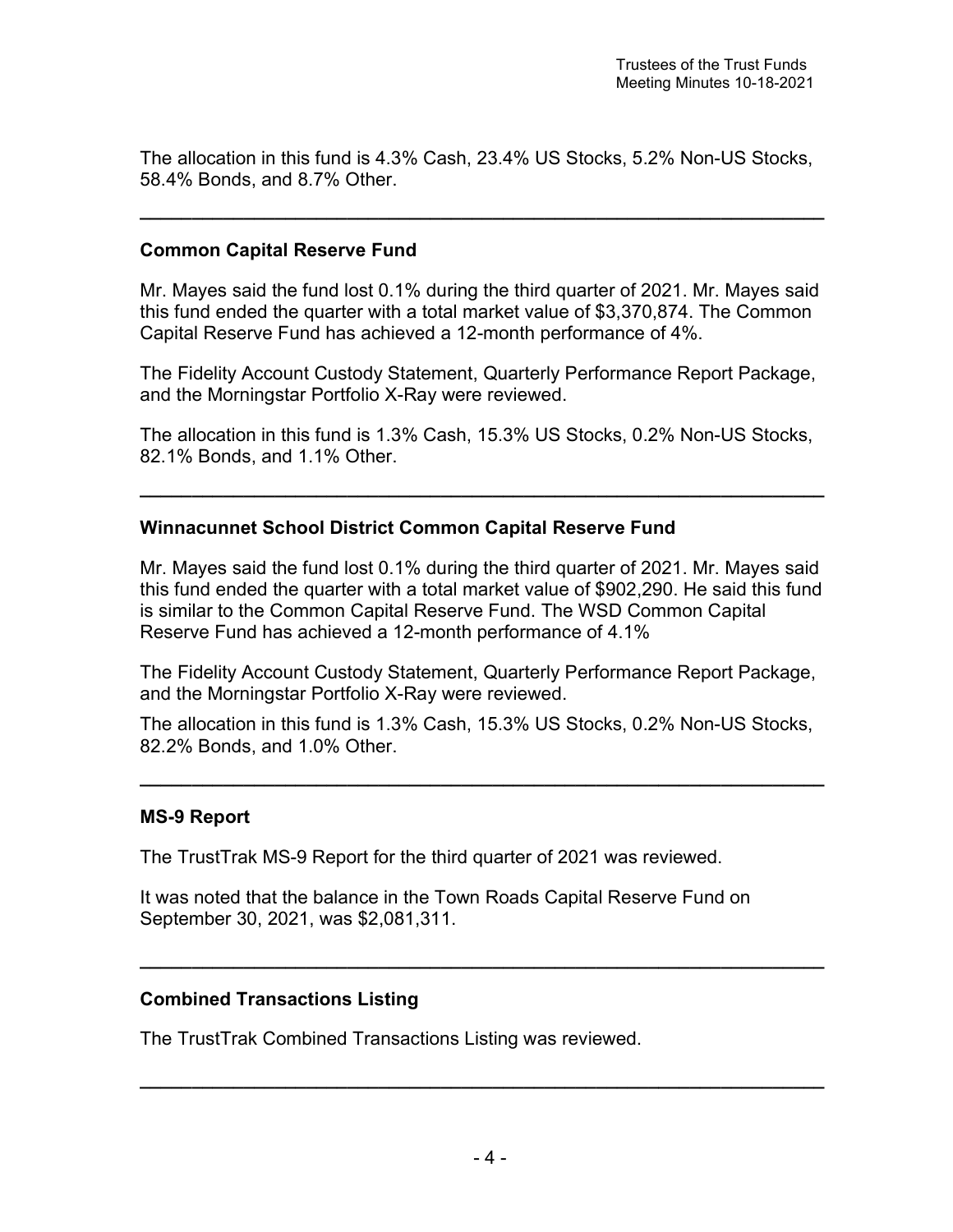#### Investment Advisor Fee

The Trustees were given an opportunity to review the September 5, 2021, fee computations by the Investment Advisor.

 $\overline{\phantom{a}}$  , and the contribution of the contribution of the contribution of the contribution of the contribution of the contribution of the contribution of the contribution of the contribution of the contribution of the

 $\overline{\phantom{a}}$  ,  $\overline{\phantom{a}}$  ,  $\overline{\phantom{a}}$  ,  $\overline{\phantom{a}}$  ,  $\overline{\phantom{a}}$  ,  $\overline{\phantom{a}}$  ,  $\overline{\phantom{a}}$  ,  $\overline{\phantom{a}}$  ,  $\overline{\phantom{a}}$  ,  $\overline{\phantom{a}}$  ,  $\overline{\phantom{a}}$  ,  $\overline{\phantom{a}}$  ,  $\overline{\phantom{a}}$  ,  $\overline{\phantom{a}}$  ,  $\overline{\phantom{a}}$  ,  $\overline{\phantom{a}}$ 

#### Investment Discussion

The Trustees discussed several facets of the investment portfolio, including rebalancing to keep the portfolios within the Investment Policy.

A review of investment positions with unrealized losses was discussed. No changes to the investment positions are planned.

 $\overline{\phantom{a}}$  , and the contribution of the contribution of the contribution of the contribution of the contribution of the contribution of the contribution of the contribution of the contribution of the contribution of the

### Review of 2021 Town Warrant Ballot Results

The trustees were apprised that the Town Finance Director will fund the two articles affecting capital reserves in November or December.

- Hampton Article 15 Add \$300,000 to Road Improvement CRF (Passed)
- Hampton Article 38 Add \$27,500 to Firefighters Turn Out Gear/Personal Protective Equipment CRF (Passed)

 $\overline{\phantom{a}}$  ,  $\overline{\phantom{a}}$  ,  $\overline{\phantom{a}}$  ,  $\overline{\phantom{a}}$  ,  $\overline{\phantom{a}}$  ,  $\overline{\phantom{a}}$  ,  $\overline{\phantom{a}}$  ,  $\overline{\phantom{a}}$  ,  $\overline{\phantom{a}}$  ,  $\overline{\phantom{a}}$  ,  $\overline{\phantom{a}}$  ,  $\overline{\phantom{a}}$  ,  $\overline{\phantom{a}}$  ,  $\overline{\phantom{a}}$  ,  $\overline{\phantom{a}}$  ,  $\overline{\phantom{a}}$ 

 $\overline{\phantom{a}}$  ,  $\overline{\phantom{a}}$  ,  $\overline{\phantom{a}}$  ,  $\overline{\phantom{a}}$  ,  $\overline{\phantom{a}}$  ,  $\overline{\phantom{a}}$  ,  $\overline{\phantom{a}}$  ,  $\overline{\phantom{a}}$  ,  $\overline{\phantom{a}}$  ,  $\overline{\phantom{a}}$  ,  $\overline{\phantom{a}}$  ,  $\overline{\phantom{a}}$  ,  $\overline{\phantom{a}}$  ,  $\overline{\phantom{a}}$  ,  $\overline{\phantom{a}}$  ,  $\overline{\phantom{a}}$ 

#### Axiomatic MS-9 Software Improvement

There was no update about progress on this matter during the last quarter.

#### Library Trustees Request

The Lane Library Trustees voted to hold the annual income generated by the four library trusts "on account" (as income) with the Trustees of Trust Funds. The Chairman of the Library Trustees, Brian Abasciano, made the request by telephone to Chairman Mackensen.

RSA 202-A:22 Custody and Control of [Library] Trust Funds states:

Trust funds given to towns and cities for the use of a public library shall be held in the custody and under the management of the trustees of trust funds. The entire income from such funds shall be paid over to the library trustees. Payment of such income shall be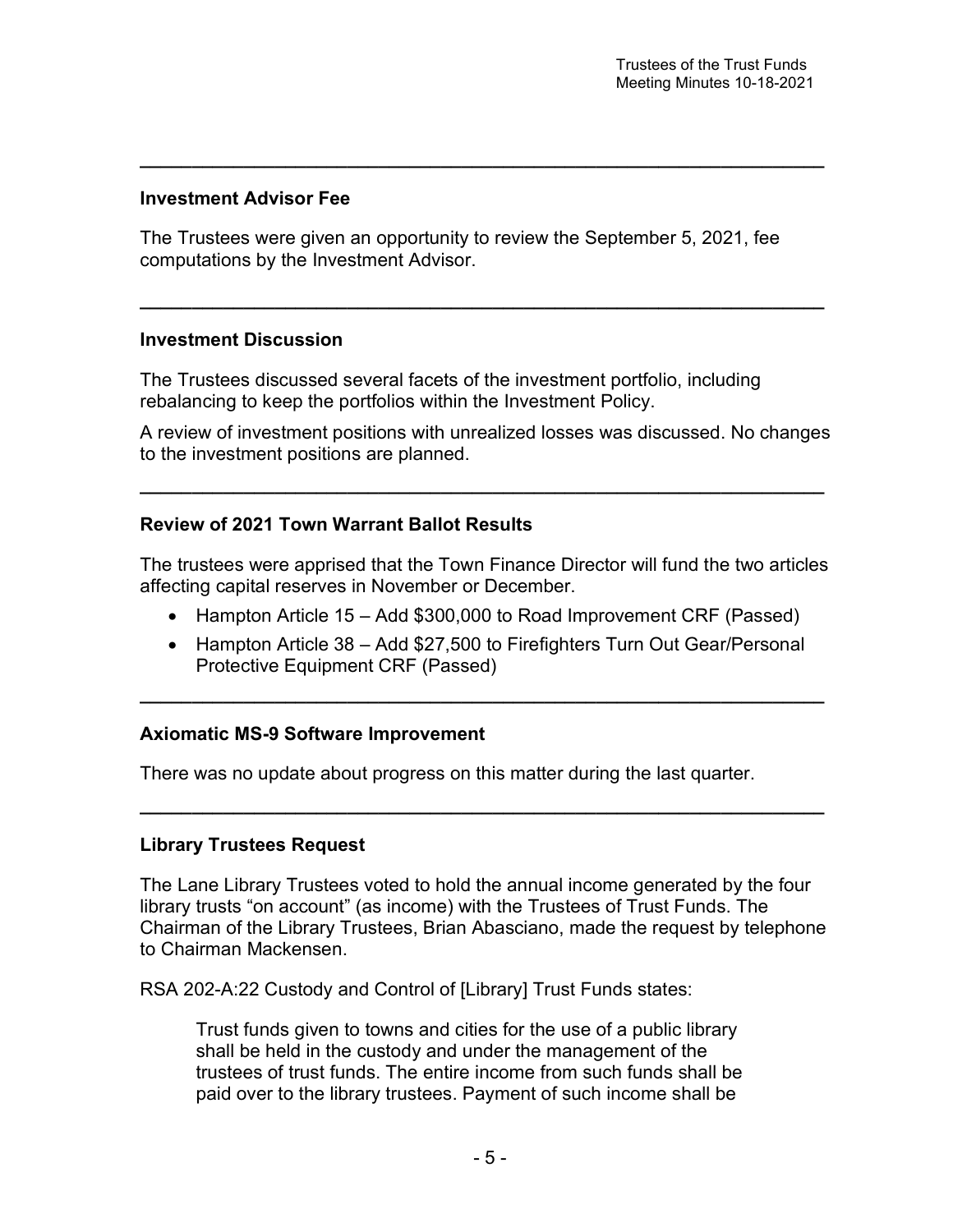made by the trustees of trust funds to the library trustees as the same is received.

Chairman Mackensen sent an email to Chairman Abasciano indicating that the Trustees of Trusts Funds are required to disburse library trust funds income to the Library Trustees "as the same is received."

The approximate annual income from the four library trusts is about \$400-\$450. As a practical matter, the prior year income is paid over to the Library Trustees in January in one disbursement.

The above situation was reviewed by the Trustees of Trust Funds and concluded that library trust fund income cannot be held by the Trustees of Trust Funds. The income must be distributed to the library at least once per year (because of the modest earnings).

 $\overline{\phantom{a}}$  , and the contribution of the contribution of the contribution of the contribution of the contribution of the contribution of the contribution of the contribution of the contribution of the contribution of the

#### Trustees Meeting Schedule for 2022

The Trustees reviewed the proposed meeting schedule.

MOVED by Ms. Skaperdas to approve the 2022 Trustees Meeting Schedule.

SECONDED by Mr. Nevins.

#### VOTE: 5-0-0 Motion Passed

#### Two Capital Reserve Fund Disbursements

MOVED by Mr. Mackensen to disburse \$65,935.50 from the Hampton Cemetery Association Trust for work done on the High Street Cemetery. Paid invoices have been received.

 $\overline{\phantom{a}}$  ,  $\overline{\phantom{a}}$  ,  $\overline{\phantom{a}}$  ,  $\overline{\phantom{a}}$  ,  $\overline{\phantom{a}}$  ,  $\overline{\phantom{a}}$  ,  $\overline{\phantom{a}}$  ,  $\overline{\phantom{a}}$  ,  $\overline{\phantom{a}}$  ,  $\overline{\phantom{a}}$  ,  $\overline{\phantom{a}}$  ,  $\overline{\phantom{a}}$  ,  $\overline{\phantom{a}}$  ,  $\overline{\phantom{a}}$  ,  $\overline{\phantom{a}}$  ,  $\overline{\phantom{a}}$ 

**SECONDED** by Ms. Skaperdas.

#### VOTE: 5-0-0 **Motion Passed**

MOVED by Mr. Dearden to disburse \$12,010.14 from the Firefighters Turn Out Gear/Personal Protective Equipment CRF. Paid invoices have been received.

SECONDED by Mr. Nevins.

VOTE: 5-0-0 Motion Passed

\_\_\_\_\_\_\_\_\_\_\_\_\_\_\_\_\_\_\_\_\_\_\_\_\_\_\_\_\_\_\_\_\_\_\_\_\_\_\_\_\_\_\_\_\_\_\_\_\_\_\_\_\_\_\_\_\_\_\_\_\_\_\_\_\_